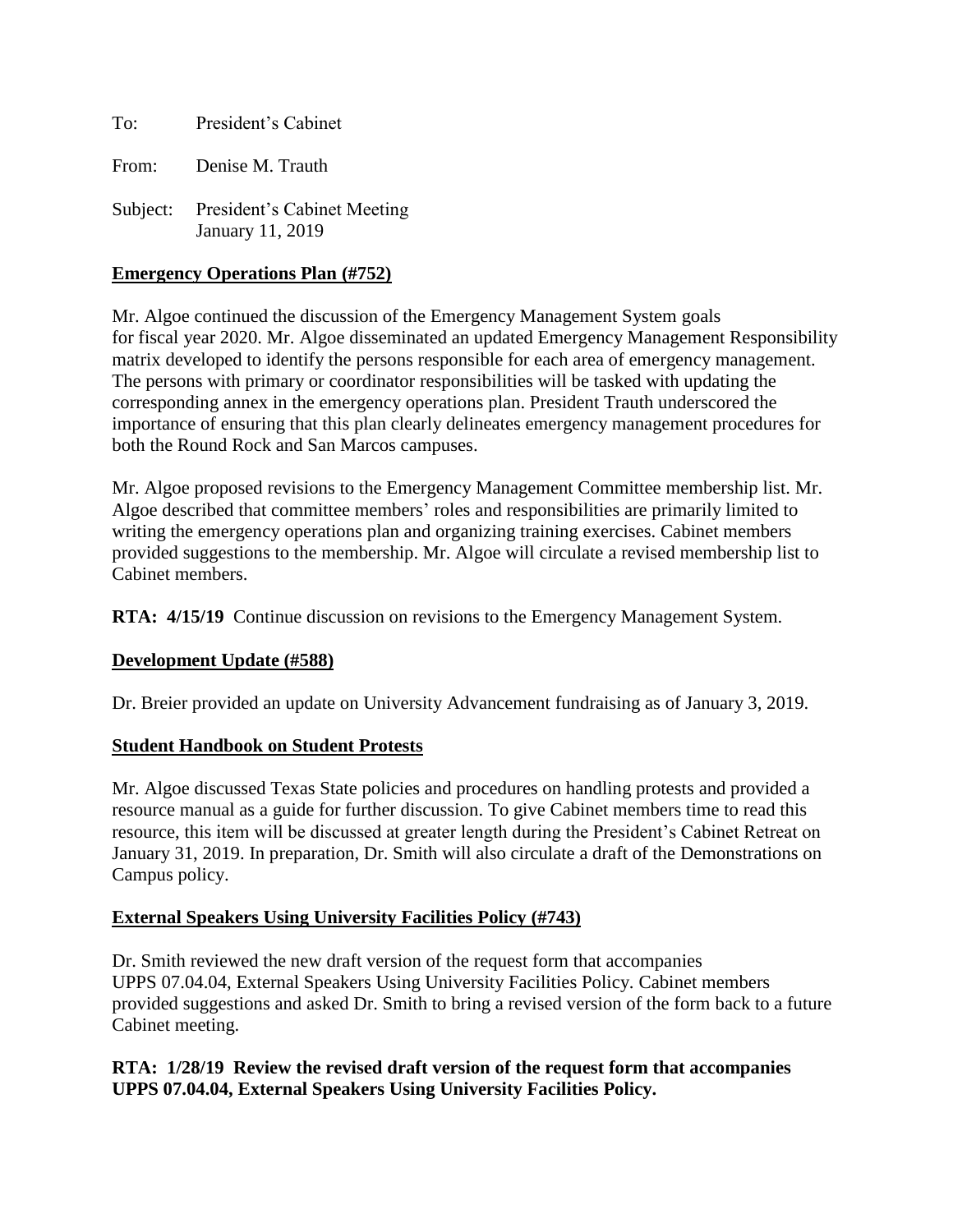# **Public Art Committee**

President Trauth discussed public art for the lounge in the expanded LBJ Student Center. Mr. Algoe reported that \$357,000 has been allocated for art in the LBJ Student Center. President Trauth requested that the Public Art Committee be convened. Mr. Algoe suggested that Art + Artisans Consultants, who Texas State has used in previous construction projects and who are familiar with Texas State's philosophy and policies, submit proposals to the committee and engage in an iterative process to identify the most fitting art work for the LBJ Student Center.

## **President's Update (#556)**

President Trauth discussed the Cabinet Retreat scheduled for January 31, 2019, and asked Cabinet members to read the report titled "Speaking Truth and Acting with Integrity" by the American Council on Education in preparation for the retreat.

President Trauth shared a preliminary report on the Group of Five conferences power rankings, indicating that the Sun Belt Conference finished third, five percentage points lower than topranked Mountain West and eight percentage points higher than Conference USA.

President Trauth announced that Bobcat Club is hosting the 2019 National Signing Day Dinner on February 6, 2019, which is the same day as The Texas State University System (TSUS) Board of Regents Gala. Given that both events are important to Texas State, President Trauth asked Dr. Breier, Dr. Lloyd, and Dr. Weigum to attend the Bobcat Club dinner and Mr. Algoe, Provost Bourgeois, Mr. Pierce, and Dr. Smith to join President Trauth at the TSUS Gala.

## **Athletics Issues (#636)**

President Trauth discussed marketing of the Athletics Program and requested that the Athletics Program engage both Academic Affairs and University Advancement in reviewing and strengthening its marketing plan.

## **Significant Issues (#01)**

Provost Bourgeois announced that the Bachelor of Science with a major in Civil Engineering is on the agenda for approval at the upcoming Texas Higher Education Coordinating Board meeting on January 24, 2019.

Dr. Weigum provided an update on her presidential fellow project. Dr. Weigum also reviewed her primary project goals, which are to: evaluate the need for a university-level Center for Innovation and Entrepreneurship; identify Texas State's existing strengths and new opportunities for growth in this area; and propose the resources and structural elements needed to differentiate Texas State from other state/national centers.